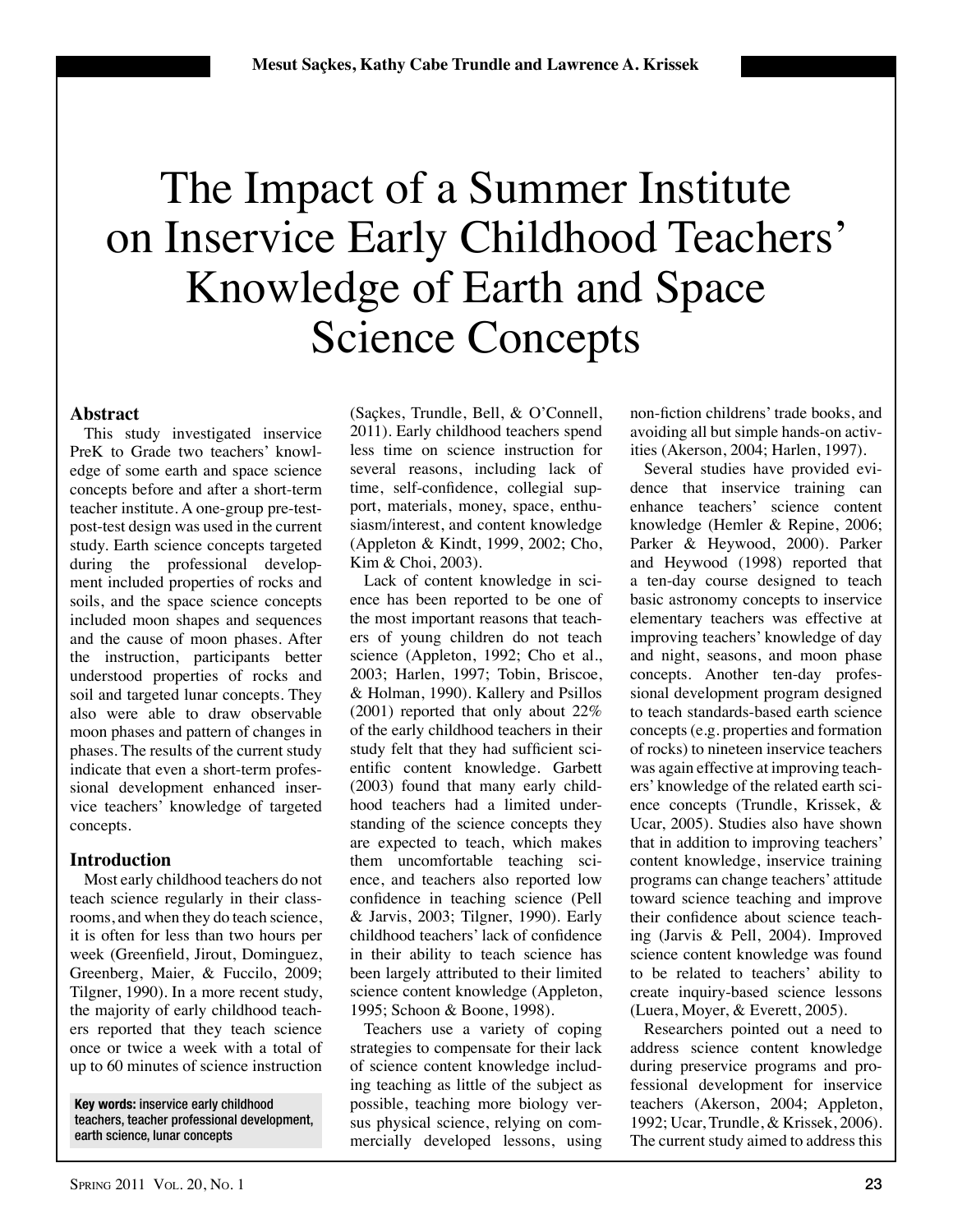need through investigating the effects of short-term instruction about earth and space science content for early childhood teachers.

# **Theoretical Framework**

Young children come into our classes with their own ideas about how the natural world works. They likely have their own understandings about the shape of the earth, how rain occurs, why we observe different shapes of the moon, and what makes up rocks and soil. Most of the time these ideas are naïve and non-scientific and often go unarticulated and unchanged in the science classroom if teachers themselves lack scientific understanding of these concepts (Hewson & Hewson, 1988). The *National Science Education Standards* (National Research Council [NRC], 1996) acknowledge the problem of alternative conceptions students have and recommend that teachers address students' misconceptions. However, a review of the literature on lunar concepts shows that students across a wide range of ages and grade levels, including preservice teachers, have difficulty understanding the lunar concepts (Saçkes & Trundle, 2007), and they also have a limited knowledge of rocks and soil (Schoon, 1995; Trundle et al., 2005; Ucar et al., 2006).

Understanding lunar concepts and rocks and soil concepts are part of scientific literacy and are targeted concepts in the *National Science Education Standards* (NRC, 1996) (e.g., patterns of observable moon shape changes and properties of earth materials for grades K-4)*.* Although young children are not expected to understand more sophisticated concepts that follow in the middle grades like cause of the lunar phases and how rocks and soils form*,* preservice and inservice early childhood teachers who themselves hold alternative conceptions about these concepts can present a serious problem for instruction. Teachers' alternative conceptions

may hinder their presentations of basic concepts that lead to the understanding of the cause of the lunar phases and the formation of earth materials. If elementary and early childhood teachers are expected to teach their students about the foundational concepts of earth materials and lunar concepts, it is reasonable to expect teachers to have a scientific understanding which extends well beyond what they are expected to teach. Thus, targeting inservice teachers' content knowledge of these concepts makes logical professional sense. The *Atlas of Scientific Literacy* (American Association for the Advancement of Science [AAAS], 2001) suggests that basic concepts (e.g., the appearance of the moon changes every day, the moon can be observed sometimes at night and sometimes during the day, and objects in the sky appear to move slowly) lay the foundation for understanding more advanced concepts in later grades (e.g., the moon's orbit around the earth and the cause of the moon phases). Likewise, children's observations of properties of different types of rocks and soils lay a foundation for their understanding of more advanced earth science concepts, such as the formation of rocks and soils, weathering, and erosion. Without instruction to help inservice teachers develop a scientific understanding of basic concepts of rocks, soils, and the moon, the potential exists that they will not recognize misconceptions their students have about those basic concepts and they may mislead students in the early childhood grades of PreK to grade two. Improving teachers' content knowledge may enhance their attitude toward and confidence about teaching science and improve their science teaching practices (Jarvis & Pell, 2004; Luera et al., 2005; Schoon & Boone 1998).

The present study is based on conceptual change theory, which posits that learners come into science classes with preconceptions, which may include misconceptions (Duit & Treagust, 1995; Vosniadou, 1994). Research studies, which documented alternative conceptions of learners in various domains, revealed that alternative conceptions are often pervasive and resistant to change through traditional forms of instruction (Driver, Guesne, & Tiberghien, 1985; Gilbert & Watts, 1983). For many researchers this resistance to change is due to alternative conceptions being embedded in organized cognitive structures and reinforced by everyday experiences (Vosniadou, 1994, 2002). The current study is based on the model of framework theorists who define conceptual change as the gradual modification of existing mental models (Vosniadou, 1991; 1994; Vosniadou & Brewer, 1992). "Mental models are analog representations that preserve the structure of the thing they represent" (Vosniaodu, 2002, p.356). Mental models can aid in the construction of an explanation and work as mediators in the interpretation and acquisition of new information. Through instruction learners' initial mental models are transformed into synthetic models or scientific models.

Mental models are constructed based on the *specific theory*, which includes "a set of interrelated propositions or beliefs that describe the properties and behavior of physical objects" (Vosniadou, 1994, p.47). Specific theories that include foundational concepts of astronomy and earth materials would facilitate children's learning of more advanced concepts and their construction of scientific mental models in upper grades. Teachers with solid scientific content knowledge might be more likely to help children developing specific theories that facilitate their understanding of more advanced scientific concepts.

The current study utilizes a professional development context designed to improve inservice teachers' content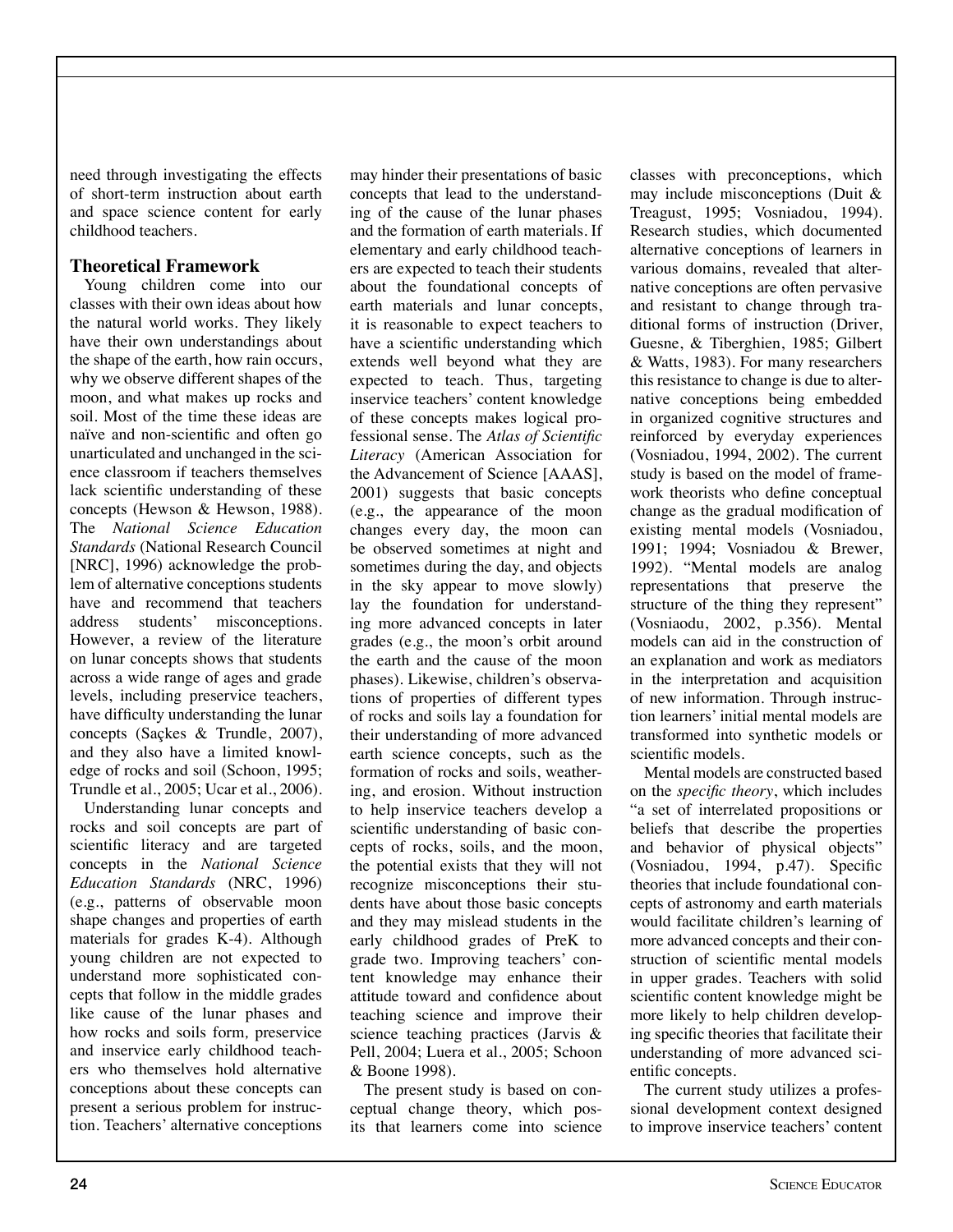knowledge of targeted earth and space science concepts and to address the misconceptions they may have, hopefully increasing the likelihood of teachers detecting and targeting their students' misconceptions in the future.

## **Purpose**

The purpose of this study was to investigate the effects of a teacher institute on inservice PreK to Grade two teachers' knowledge of earth and space science concepts (rocks, soils, lunar concepts) they are expected to teach. While previous studies have focused mostly on preservice teachers, studies that focused on inservice teachers targeted teachers of upper grades with a relatively longer-term instruction than the current study (Trundle et al., 2005; Parker & Heywood, 1998). The present study aimed to improve inservice early childhood teachers' knowledge of earth and space science concepts they are expected to teach through an intervention that lasted only four days.

# **Methodology**

#### **Design.**

A one-group pre-test-post-test design was used in the current study (Cook & Campbell, 1979). Participants were tested before and immediately after the instruction. There was no control group in the study due to the nature of the study setting.

## **Setting.**

The research took place in a teacher institute, which was a collaborative effort between the College of Education, the College of the Arts and Sciences, and the State Department of Education. Participants were enrolled in an institute that aimed to enhance PreK through grade two teachers' knowledge of science and mathematics content for their grade levels. Earth science concepts targeted during the institute included properties of rocks and soils. The earth science instruction took place over two days, with six hours each day being devoted to

instruction with a total of 12 hours of instruction. The space science concepts targeted during the institute included moon shapes and sequences and the cause of moon phases. The space science instruction took place over one and a half days, at six hours per day for a total of nine hours of instruction, which involved the teachers gathering and analyzing observational moon data.

Instruction in pedagogy focused on inquiry-based instruction and handson learning. The instruction on earth science concepts targeted properties of rocks and soils and consisted of three parts: identifying and describing common minerals and rocks, properties of soils, and common fossils. Rocks and minerals sets were distributed to the participants, and participants were asked to explore and describe properties of different rocks and minerals. The distinctions between rocks and minerals were discussed and properties of rocks and minerals were explored in small groups. Participants keep a geology laboratory notebook and recorded the properties of rocks and minerals they observed. Differences and similarities between the properties scientists use to distinguish and identify rocks and the properties participants proposed were compared and discussed. Participants

were asked to bring soil samples to the class. Three types of soil samples were also provided to participants in the class. Participants explored the soil samples and recorded their observations. Properties of soil and similarities and differences between different soil samples were discussed. An optional field trip was made to a local fossil site. Participants collected fossil samples and recorded their observation of the fossil site in their geology laboratory notebook. Additional fossil samples were provided to participants in the class. The formation of fossils and the information they present to scientists was discussed. Teachers used the fossils to interpret changes in the environment. A summary of the earth science instructional activities can be found in Table 1.

The instruction that targeted lunar concepts integrated the *Starry Night Backyard* software with instruction on moon phases from *Physics by Inquiry*  by McDermott (1996). *Starry Night Backyard* was used in several studies to support conceptual change learning including studies with preservice teachers (Bell & Trundle, 2008) and children in lower elementary grades (Hobson, Trundle, & Saçkes, 2009). These studies showed that even children in lower elementary grades can

Table 1. Summary of Instructional Activities for Earth Science

| <b>Targeted Concepts</b>                                       | <b>Summary of Activities</b>                                                                     |  |  |  |
|----------------------------------------------------------------|--------------------------------------------------------------------------------------------------|--|--|--|
|                                                                | 1. Explore rocks and minerals set.                                                               |  |  |  |
|                                                                | Describe properties of rocks and minerals.<br>2.                                                 |  |  |  |
| Identifying and<br>describing common<br>minerals and rocks     | Record observations of rocks and minerals.<br>3.                                                 |  |  |  |
|                                                                | Identify the similarities and difference between different rocks and<br>4.<br>minerals.          |  |  |  |
|                                                                | Recognize the properties scientists use to identify and distinguish<br>5.<br>rocks and minerals. |  |  |  |
| Identifying and<br>describing properties<br>of soils           | 1. Explore soil samples.                                                                         |  |  |  |
|                                                                | Describe properties of different soil types.<br>2.                                               |  |  |  |
|                                                                | Record observable properties of soil samples.<br>3.                                              |  |  |  |
|                                                                | Identify the similarities and difference between different soil<br>4.<br>samples.                |  |  |  |
|                                                                | Recognize the properties scientists use to identify and distinguish<br>5.<br>soils.              |  |  |  |
| Identifying, describing,<br>and interpreting<br>common fossils | Collect fossil samples from a local fossil site.<br>1.                                           |  |  |  |
|                                                                | Identify common fossils using tools.<br>2.                                                       |  |  |  |
|                                                                | Interpret environmental changes based on the fossil record.<br>3.                                |  |  |  |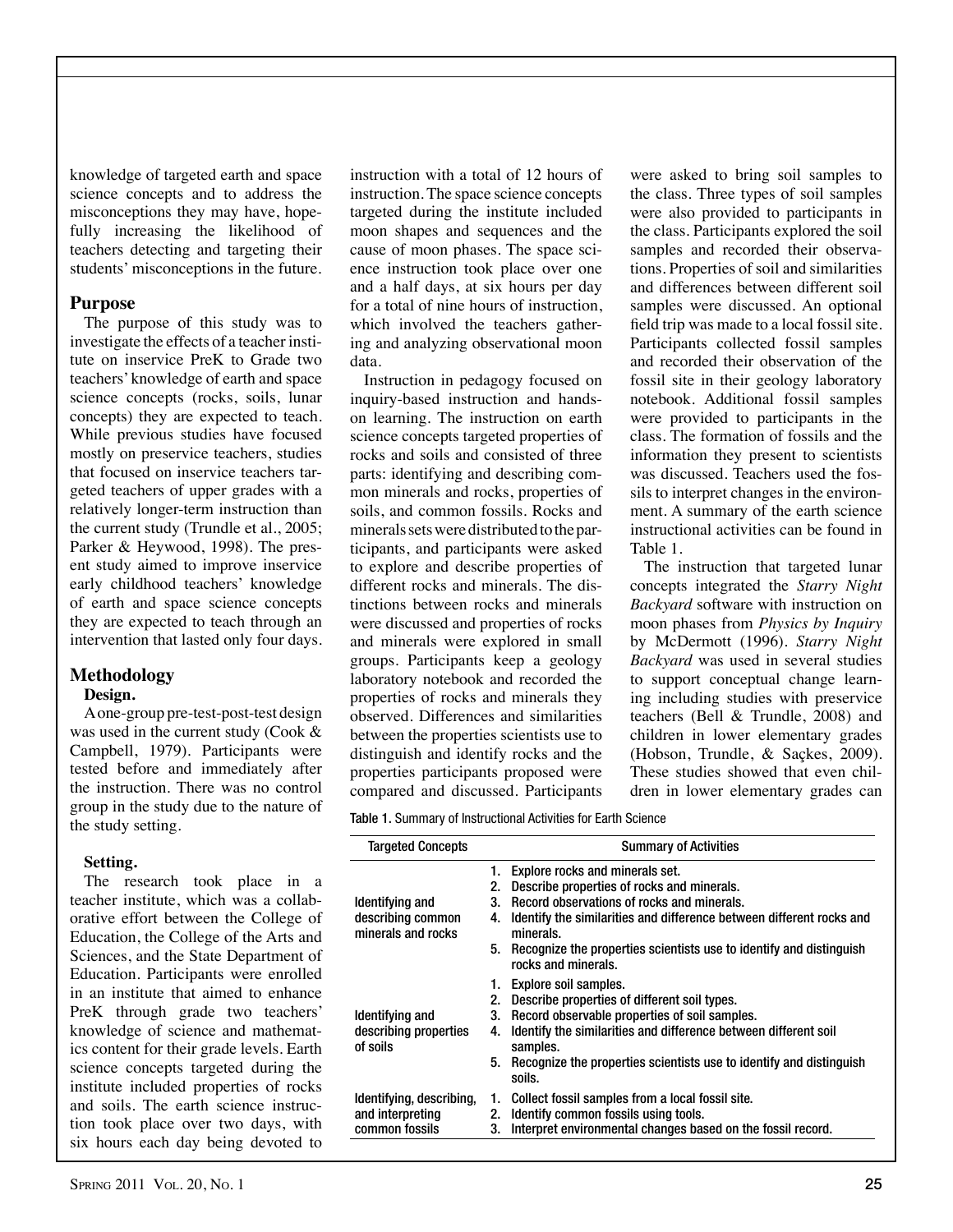use the software independently to collect moon data (Hobson et al., 2009). The instruction was identical to that of previous investigations (Trundle, Atwood, & Christopher, 2002, 2006, 2007a, b, 2010) with a few minor differences. Inservice teachers' moon observations were collected from the *Starry Night Backyard* software rather than actual observations of the moon and the instruction took place over one and a half days with a total of nine hours rather than being spread out over a four week period. The instruction consisted of three parts: (1) gathering, recording, and sharing moon data, (2) analyzing moon data by looking for patterns in the data, and (3) modeling the cause of moon phases. A summary of the instructional activities can be found in Table 2.

Data from the teachers were gathered during the first week of the summer institute, which comprised the earth and space science part of the institute.

# **Participants.**

Twenty-five inservice early childhood education teachers employed in four central Ohio school districts were the participants of the study. All participants were female. The majority was White (84%) and four participants (16%) were Black. Most were regular classroom teachers (88%) and the others were special education, resource, or inclusion teachers (12%). All of the participants taught PreK through grade two. Thirty-six percent of the teachers had less than six years of experience as a classroom teacher, including three teachers (12%) who had less than three years of experience. Sixty-four percent had six or more years of teaching experience. All of the participants of the summer institute gave their consent to participate in the study.

#### **Researchers.**

The three members of the research team included a science educator and a geologist who worked together to design and teach the earth and space science part of the institute. The third member was a doctoral student in early childhood science education. The geologist provided the instruction for the earth science concepts, and the science educator conducted the instruction for the space science concepts. All team members gathered, coded, and analyzed all data.

## **Data collection and analysis.**

*The Geology Content Knowledge Assessment* (GCKA) was used to measure participants' knowledge of the earth science concepts. The GCKA is comprised of 56 multiple choice and short answer questions developed to measure teachers' knowledge of the

Table 2. Summary of Instructional Activities for Space Science\*

| <b>Targeted Concepts</b>                       | <b>Summary of Activities</b>                                                                                                                                                                                                                                                                                                                                                                                                                                                                                                                                                                                                                       |  |  |
|------------------------------------------------|----------------------------------------------------------------------------------------------------------------------------------------------------------------------------------------------------------------------------------------------------------------------------------------------------------------------------------------------------------------------------------------------------------------------------------------------------------------------------------------------------------------------------------------------------------------------------------------------------------------------------------------------------|--|--|
| Identifying observable patterns                | Identify and describe patterns.<br>1.<br>Describe rate of change (i.e., gradual or abrupt).<br>Draw an observed sequence of moon shapes.<br>Identify when the sky was clear but the moon could not be observed.<br>4.                                                                                                                                                                                                                                                                                                                                                                                                                              |  |  |
| Determining the length of the cycle            | Number data from day 1 to day 63.<br>Select a distinctive shape.<br>List the number of the day that the shape first appeared.<br>3.<br>List the number of the second and third days when the shape reappeared.<br>4.<br>Repeat with 3 additional shapes.<br>5.<br>Estimate how much time passed before each shape reappeared.<br>6.                                                                                                                                                                                                                                                                                                                |  |  |
| Sequencing the observed shapes                 | Sequence a series of drawings of 8 representative phases in the pattern observed.                                                                                                                                                                                                                                                                                                                                                                                                                                                                                                                                                                  |  |  |
| Applying new concepts and scientific<br>labels | Use the scientific term "new moon" to describe when the moon could not be observed during the<br>moon cycle.<br>2. Use the scientific term "synodic period" to describe the time interval from new moon to full moon<br>and back to new moon.<br>3. Apply scientific labels (e.g., waxing gibbous) to each shape.                                                                                                                                                                                                                                                                                                                                  |  |  |
| Modeling the cause of moon phases              | 1. Participate in a psychomotor modeling activity by first darkening a room.<br>Place a bright, exposed light bulb at eye level to represent the sun.<br>Use a Styrofoam ball as a model for the moon.<br>3.<br>Hold the ball in front of body at arm's length.<br>4.<br>The student's head is the earth.<br>5.<br>Move the ball around their heads.<br>6.<br>Note the appearance of the lit portion of the ball.<br>Determine how much of the moon is lit at any one time<br>8.<br>Use the models to reproduce all the phases in the order they were observed.<br>10. Write and orally explain their understandings of the causes of moon phases. |  |  |

\* Bell & Trundle (2008). Journal of Research in Science Teaching.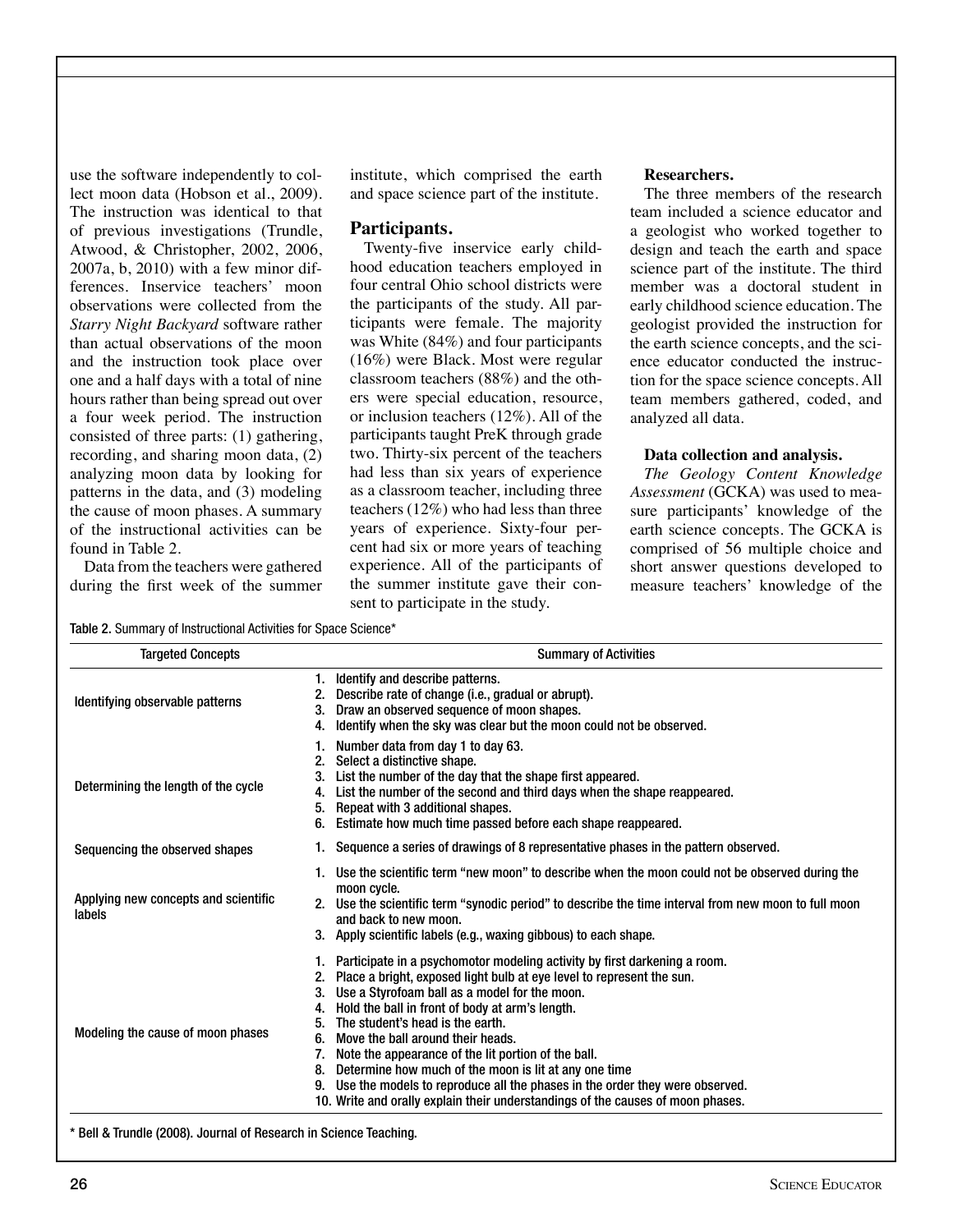standards-based concepts they are expected to teach. A panel of experts consisting of two science educators, a geologist, and several science education graduate students established content validity of the GCKA. Coefficient of stability was .81 (Beifuss, Krissek, Boone, Trundle, White, & Ucar, 2005). In the current study 13 items from the GCKA that correspond to the targeted earth science concepts included in the institute were used to measure participants' knowledge of the standards-based concepts. The GCKA was administered before and immediately after the instruction. It took approximately ten minutes to complete the instrument in both administrations. Internal reliability of the GCKA in this study, Cronbach's alpha, was .58. This low reliability of the measure might be due to lower number of items (Hatcher & Stepanski, 1994; Kehoe, 1997).

*The Earth Science Survey* (Ucar et al., 2006) was given to participants to reveal what the teachers knew about the properties of rocks and soil, whether they had taught these concepts before, and their plans to teach them in the future. The survey consisted of eight open-ended questions and was administered before and immediately after instruction.

*The Lunar Phases Concept Inventory* (LPCI) was used to measure participants' knowledge of the lunar concepts. The LPCI is a multiple-choice instrument developed to assess college students' knowledge of lunar phases (Lindell, 2001). The distracters of each item were based on common misconceptions described in the lunar literature. The LPCI's content validity was established by a panel of six experts consisting of two physics educators, two astronomers, and two astronomy educators. Internal reliability of the LPCI was .54. In another study internal reliability was reported as .55 for the pre-test measure and .75 for the post-test measure (Lindell & Olsen 2002). In the present study, 13 items

from the LPCI that corresponded to the targeted lunar concepts in the institute were used to measure participants' knowledge of the standards-based concepts. The internal reliability coefficient of LPCI, Cronbach's alpha, was .64 in the current study. The LPCI was administered before and immediately after the instruction. It took approximately ten to 15 minutes to complete the instrument in both administrations.

Participants also were asked to draw the phases of the moon and the observed sequence before and after instruction. The *Moon Drawing* test, developed by Trundle and colleagues (2006), included three tasks: 1) predict and draw the appearance of all moon shapes or phases they would observe; 2) predict if different moon phases appear in a recurring sequence; and 3) draw the phases in the patterns they expect to observe them. The same tasks were used in both the pre- and post-test drawings with only minor changes in post-test prompts, which referred to the observations participants had made during the instruction.

To determine the effectiveness of the short-term instruction on inservice teachers' knowledge of earth science concepts and the lunar concepts, statistical comparisons were made of both participants' individual pre-test and post-test scores using the paired sample t-test statistic. Participants' responses to Earth Science Survey questions were examined to reveal their understanding of the properties of rocks and soils and whether they intended to teach these concepts and how they were planning to teach them. Participants' responses to individual GCKA and LPCI items were also analyzed to gain deeper understanding of shifts in content knowledge. To determine participants' knowledge of observable moon phases and the pattern of change in phases the pre- and posttest drawings made by the participants were coded and analyzed using a coding sheet based on previous research

(Trundle et al., 2006). A member of the research team analyzed and coded all drawings. Another member of the research team also analyzed 30% of randomly chosen drawings to establish inter-rater reliability. Inter-rater agreements between the two codings were 85% for the pre-test drawings and 97% for the post-test drawings.

# **Findings**

# **GCKA and LPCI results.**

Participants' pre- and post-test scores obtained from the GCKA were analyzed to see if there was a significant difference between the post-test scores compared to pre-test scores. The paired-sample t-test analysis indicated that for the 25 participants, the mean score on the post-test  $(\bar{x})$ � sd=2.22). Researchers suggest report-=9.28, sd=2.07) was significantly higher  $(t(24)=5.506, p<.001)$  than the mean score on the pre-test  $(\bar{x}=6.88,$ � tistical analysis (Rosnow & Rosenthal, ing effect size indices as it enhances the interpretation of the results of the sta-1996). The effect size indices assess the magnitude of the treatment effect and are calculated by dividing the difference of the group means by the pooled standard deviation. Cohen's (1988) d, one of the most popular effect size indices, is calculated and reported for all the parametric statistical analysis in this study. Cohen suggested that effect size of d=0.2 should be considered as low effect, d=0.5 should be considered as medium effect and d=0.8 or higher should be considered as large effect. For the analysis of GCKA scores the effect size was medium,  $d=0.52$ , suggesting instruction had a moderate impact on the participants' GCKA scores.

Participants' pre- and post-test scores obtained through LPCI were analyzed to see if there was a significant increase in the post-test scores compared to the pre-test score. The paired-samples t-test analysis indicated that for the 25 participants,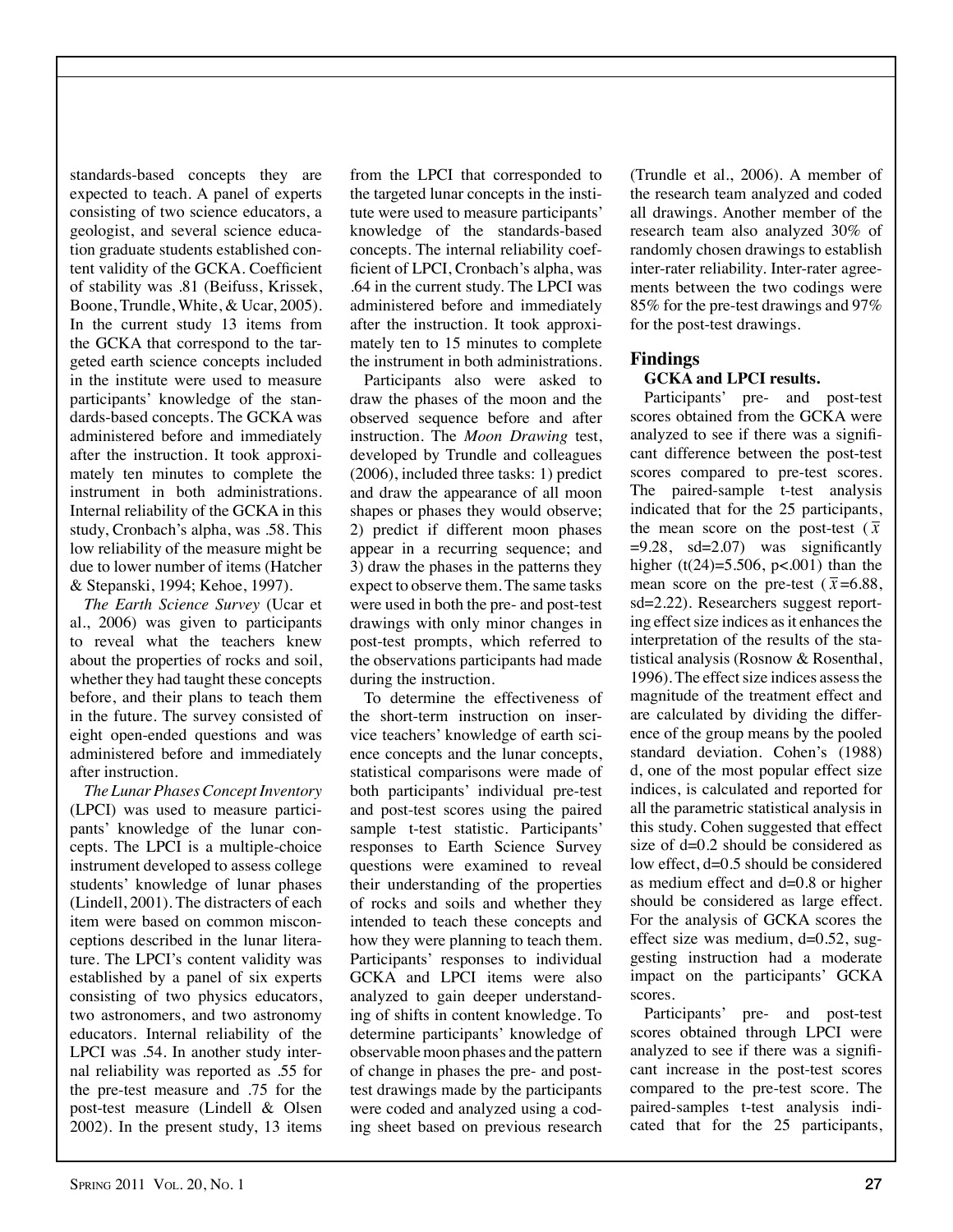the mean score on the post-test  $(\bar{x})$ � =6.24, sd=2.278). The effect size was  $=10.40$ , sd $=1.936$ ) was significantly higher  $(t(24)= 9.927, p<.001)$  than the mean score on the pre-test  $(\bar{x})$ impressively large, d=1.97, suggesting instruction had a very large impact on participants' LPCI scores.

## **Analysis of the earth science survey.**

Figure 1 shows the properties of rocks indicated by the participants on the earth science survey before and after the instruction. Participants indicated a wide range of distinct properties of rocks in the pre-test, including some that are distinctly non-scientific (e.g., size and shape). Eight participants indicated "no understanding" of the distinct properties of rocks. The most commonly indicated properties of rocks were "hardness" (ten responses), "texture" (11) and "color" (12) in the pre-test.

In the post-test, all participants mentioned at least one property of rocks. The most commonly indicated properties of rocks were "hardness" (nine responses), "mineral content" (ten), "texture" (16), "color" (18), "origin" (15), and "layering" (seven) in the post-test.

The mean numbers of properties of rocks indicated by the participants on the pre- and post-test were compared to see if there is a difference in the number of properties indicated between the pre- and post-test. The paired-sample t-test analysis showed that for the 25 participants, the mean number of properties of rocks indicated by the participants on the post-test ( $\bar{x}$ =3.92, pre-test  $(\bar{x} = 2.64, \text{ sd} = 2.01)$ . The effect sd=1.85) was significantly higher  $(t(24)=2.41, p<0.05)$  than the mean number of properties indicated on the properties of rocks. size was medium,  $d=0.66$ , indicating the instruction moderately influenced the participants' knowledge of the

Figure 1. Properties of rocks indicated by the participants on the earth science survey.



Figure 2. Properties of soil indicated by the participants on the earth science survey.



Figure 2 shows the properties of soil indicated by the participants on the earth science survey before and after the instruction. Participants indicated a wide range of distinct properties of soil in the pre-test, including some that are distinctly non-scientific (e.g., weight? and mass?). Seven participants indicated "no understanding" of the distinct properties of soil. The most commonly indicated properties of soil were "texture" (four responses), "where it is found" (four), "what makes up soil" (six), "support plant life" (four) and "types of soil" (six) in the pre-test.

In the post-test, all participants mentioned at least one property of soil. The most commonly indicated properties of soil were "texture" (14 responses), "porosity" (13), "smell" (six), "color" (16), "grain size" (eight), "hardness" (seven), "what makes up soil" (11) and "types of soil" (six) in the post-test.

The mean numbers of properties of soil indicated by the participants on the pre- and post-test were compared to see if there is a difference in the number of properties indicated between the preand post-test. The paired-sample t-test analysis showed that for the 25 participants, the mean number of properties of rocks indicated by the participants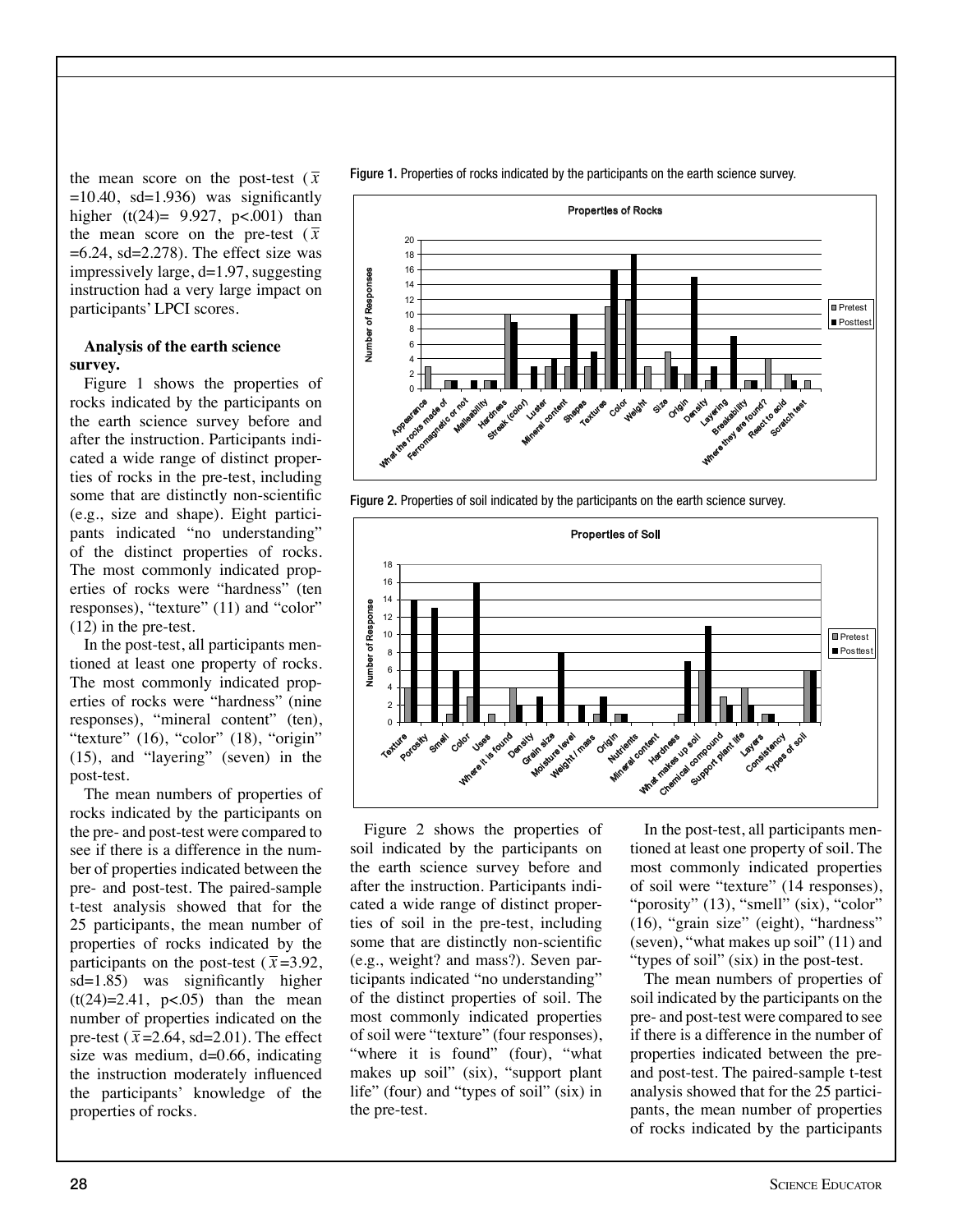on the post-test  $(\bar{x}=3.88, \text{ sd}=1.62)$  $\overline{x}$ =1.44, sd=1.19). The effect size was was significantly higher  $(t(24)= 6.03)$ , p<.001) than the mean number of properties indicated on the pre-test ( quite large, d=1.72, suggesting instructional intervention had a high impact on the participants' knowledge of the properties of soil.

Participants also indicated whether they had taught about the properties of rocks and soil before, and their plans to teach about them in the future. Before the instruction nine participants indicated that they taught about the properties of rocks before. While the number of participants who indicated that they were planning to teach about the properties of rocks in future was nine before the instruction, 19 participants indicated that they were going to teach about the properties of rocks in their classroom after the instruction. Six teachers indicated that they were planning to use an inquiry-based approach to teach about the properties of rocks before the instruction. The number of teacher who planned to use an inquiry based approach to teach about properties of rocks increased to 15.

Before the instruction five participants indicated that they taught about the properties of soil before. While the number of participants who indicated that they were planning to teach about the properties of soil in future was 21 before the instruction, all of the participants indicated that they were going to teach about the properties of soil in their classroom after the instruction. Six teachers indicated that they were planning to use an inquiry-based approach to teach about the properties of soil before the instruction. The number of teacher who planned to use inquiry based approach to teach about properties of soil increased to 12.

#### **Analysis of the GCKA and LPCI items.**

Figure 3 shows the number of correct response for each item for GCKA before and after the instruction. A deeper analysis of the GCKA items showed that before the instruction item number two, eight, 12 and 13 had the least number of correct responses. Item two deals with fossils, specifically the earth's oldest fossils. Item eight deals with types of rocks and asks to identify what types of rocks are the ice in an ice cube and ice in a glacier. Item 12 deals with the properties of rocks and asks what the term "cleavage" is used to identify. Item 13 deals with rock formation and asks the type of the rocks that is most likely to have formed by accumulating fossil shells. After the instruction, the number of correct responses increased for almost all the items, except for item two and with a minor decrease for item three. Twentythree participants mistakenly chose "marine invertebrates" as the response for item two where the correct response was "bacteria." "Marine invertebrates" was the correct response for item four, which also deals with fossils and was answered correctly by all participants. The decrease in the number of correct response in item two in post-test might have been due to participants confusing these two items.

Figure 4, on the next page, shows the number of correct responses for each item for LPCI before and after the instruction. A deeper analysis of the LPCI items showed that before the instruction only six items (one, four, six, seven, eight, and 11) were correctly answered by more than half of the participants. These items deal with the time and orbit (one, four, seven, and 11) and shape and sequence (six and eight). Participants had difficulty with items that deal with time and orbit (two), shape and sequence (five, nine and ten) and cause of the moon phases (three, 12 and 13).

In general, participants were less successful on the LPCI than the GCKA in the pre-test. The cause of the moon phases was the least understood concept by the participants in the pre-test. All of the items that dealt with the cause of the moon phases were correctly answered by less than half of the participants in the pre-test. Participants generally chose alternative explanations over a scientific explanation for the cause of the moon phases. For example, 56% of the participants for the item three, 60% of the participants for the item 12, and

GCKA Pretest and Posttest 15 20 25



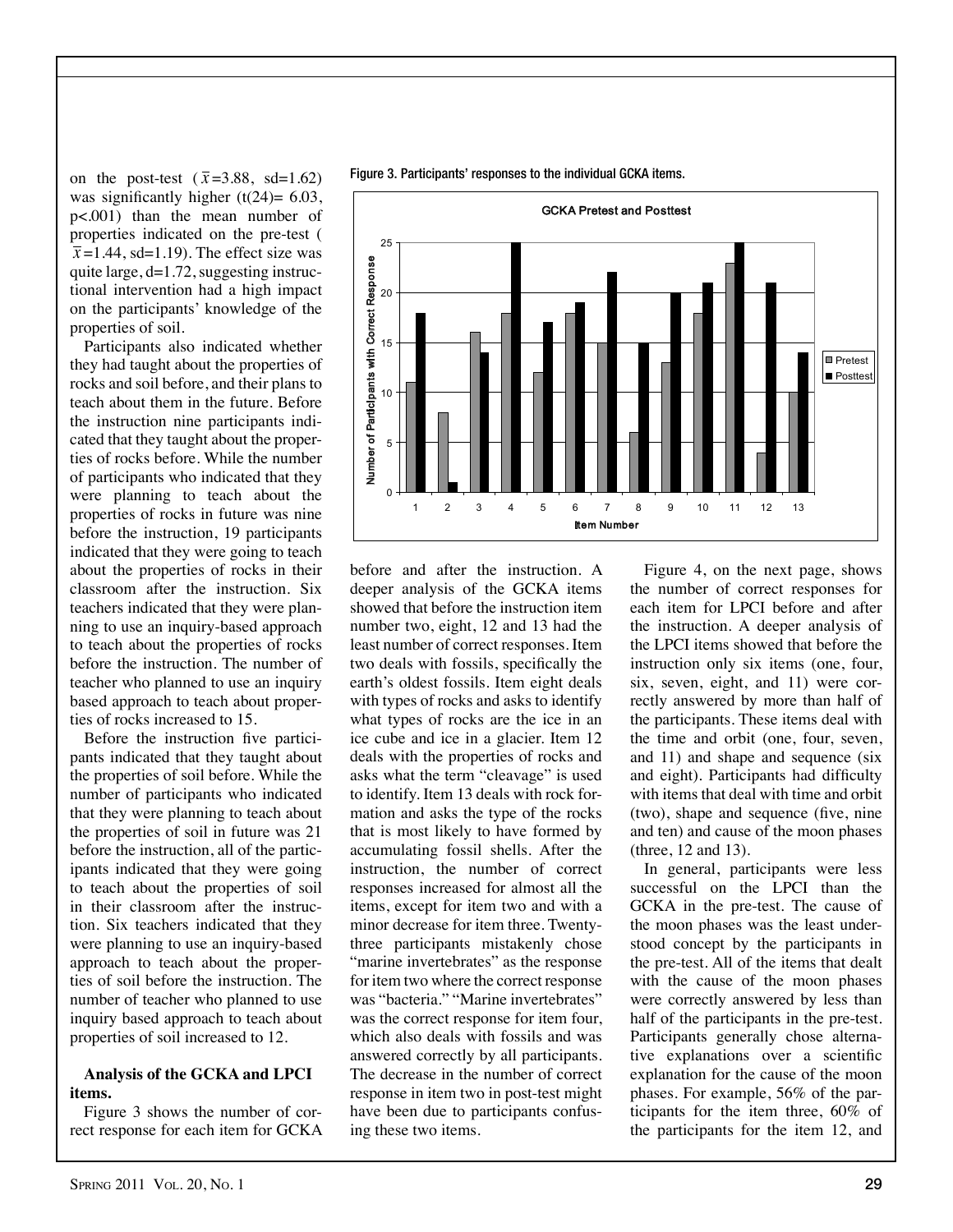



64% of the participants for the item 13 chose the eclipse model (the shadow of the Earth causes the moon phases) for the cause of the moon phases in the pre-test. These results are aligned with the lunar literature, which indicates that the cause of the moon phases is one of the scientific concepts learners have more difficulty with understanding, and the eclipse model is the most common alternative conception learners are likely to have.

After the instruction, almost all of the items were correctly answered by more than half of the participants, with the exception of item five, which asks the phase of the moon during solar eclipse. Other items that deal with shape and sequence concepts were correctly answered by more than three-fourths of the participants in the post-test. Of the items that deal with time and orbit, two were answered

by the all of the participants (one and two) and the remaining were answered by more than three-fourths of the participants in the post-test (four, seven and 11). In contrast to pre-test, items dealing with cause of the moon phases were correctly answered by more than three-fourths of the participants (three and 13), with the exception of item 12. Almost half of the participants chose alternative explanation over scientific explanation for the cause of the moon phases in item 12. Again eclipse model was the most popular alternative explanation among the participants who failed to choose scientific explanation for the cause of the moon phases. Cross examination of the those participants who chose alternative explanation for item 12 in post-test revealed that four participants consistently chose the eclipse model for other items that deal with the cause of the

Table 3. Gains from Pre-test to Post-test for Drawings of Shapes and Sequences

| Participants' drawings consisted of:   | <b>Pre-test</b> | Post-test | Gain<br>(Post-test-Pre-test) |
|----------------------------------------|-----------------|-----------|------------------------------|
| Scientific moon phases                 | 4%              | 68%       | 64%                          |
| Scientific waning and waxing sequences | 4%              | 68%       | 64%                          |
| Scientific phases and sequences        | 4%              | 52%       | 48%                          |

moon phases in both the pre-test and the post-test. It appears that instruction had little impact on transforming those four participants' initial mental models of the cause of the moon phases.

#### **Analysis of the moon drawings.**

Before instruction, almost all of the participants (96%) included alternative, non-scientific shapes in their moon drawings and drew moon phase sequences that are non-scientific (Table 3). Only one participant drew scientific moon phases and sequences (4%). After instruction, a majority of the participants drew scientific moon phases (68%), and moon phase sequences (68%). Over half of the participants were able to draw both scientific phases and scientific sequences  $(52\%).$ 

A nonparametric statistical test, the McNemar test for two related samples, was used to examine the numbers of participants who shifted in content knowledge from nonscientific or scientific drawings from pre- to the posttest drawing. Results indicated that significantly more participants shifted from drawing nonscientific shapes on the pre-test to drawing scientific shapes on the post-test  $(p<.001)$ . Results for the sequences were similar in that significantly more participants shifted from drawing alternative waxing and waning sequences on the pretest to drawing scientific sequences on the post-test  $(p<.001)$ . Also, significantly more participants shifted from drawing both nonscientific shapes and sequences on the pre-test to drawing both scientific shapes and sequences after instruction  $(p=001)$ .

## **Discussion**

The present study sought to investigate inservice early childhood teachers' knowledge of earth materials and lunar concepts including properties of rocks and soils, the cause of the moon phases and patterns of moon shapes and sequences. After the instruction,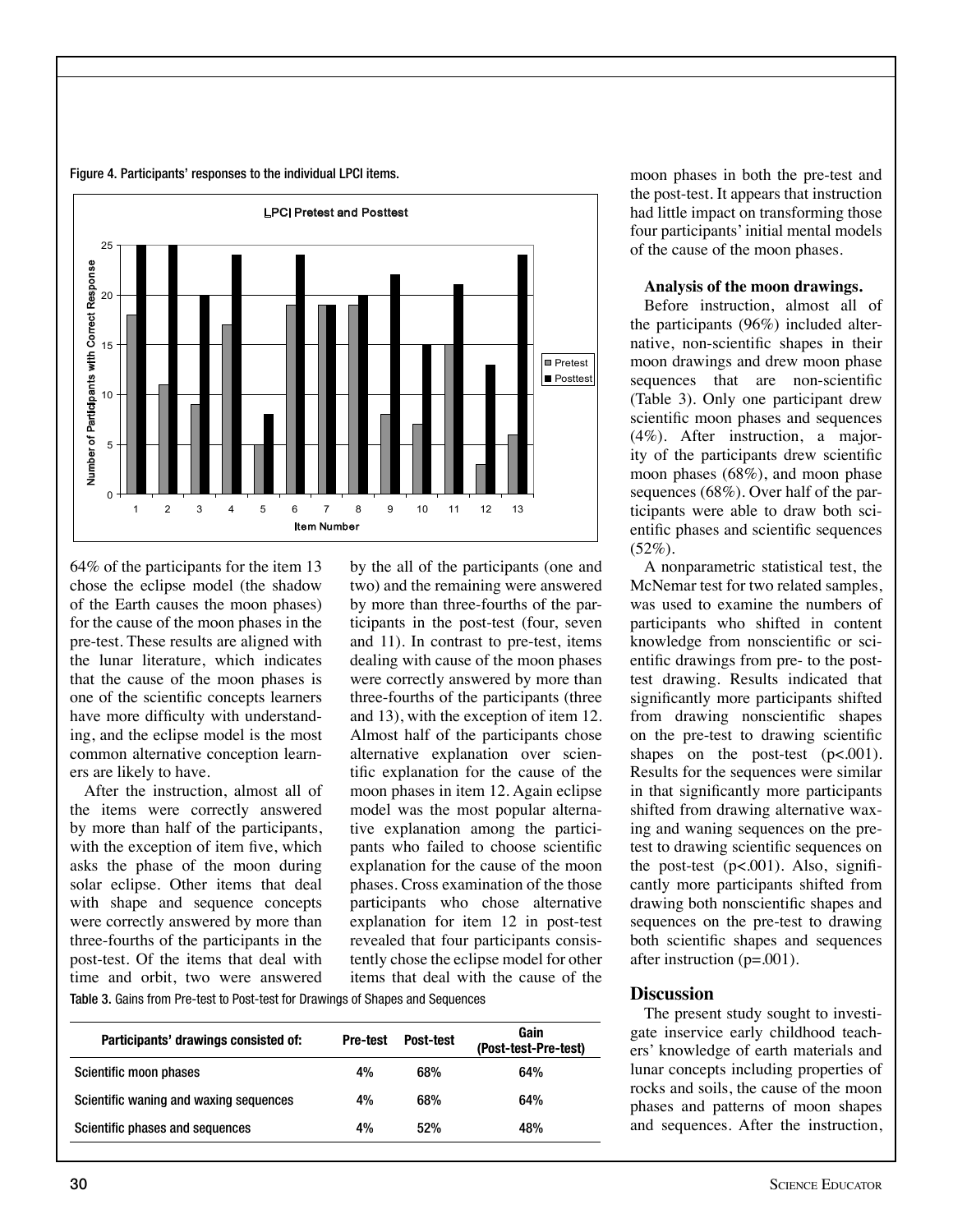participants not only understood the lunar concepts but also were able to draw more scientific representations of observable moon phases and the pattern of changes in phases. After the instruction, the participants' content knowledge of rocks and soils also increased; they were able to indicate more properties of rocks and soils, and they included more scientifically accurate responses. Teachers must help children develop accurate conceptions of foundational concepts related to earth materials and objects in the sky like the moon in order to facilitate children's learning of more advanced concepts in later grades like the cause of the lunar phases and the formation of rocks and soils. Thus, it is critical that teachers understand the basic concepts and related phenomena themselves. In other words, teachers need to know more content than they are expected to teach. Teachers' understandings of advanced earth and space science concepts may allow them to see connections between foundational concepts they are expected to teach in lower elementary grades and the concepts their students will learn in upper elementary grades and beyond (AAAS, 2001).

The results of the current study indicate that even a short-term professional development that addressed earth materials and lunar concepts seemed to enhance inservice teachers' knowledge of these concepts. Professional development opportunities that improve inservice early childhood teachers' science content knowledge, like the one reported here, offer the promise to eliminate one of the obstacles that can impede early childhood teachers teaching of at early grades. Indeed, while the number of participants who indicated that they are planning to teach about the properties of rocks and soil in the future was nine and 21 respectively before the instruction, 19 participants indicated that they are going to teach about the properties of rocks and all of the participants indicated that they

are going to teach about the properties of soil in their classroom after the instruction.

Improved content knowledge may also help teachers to identify and challenge their students' preconceived ideas or misconceptions (Smith & Neale, 1989), and develop inquirybased lessons to address those misconceptions (Luera, et al., 2005). Six teachers indicated that they were planning to use an inquiry-based approach to teach about the properties of rocks and soil before the instruction. The number of teacher who planned to use an inquiry-based approach to teach about properties of rocks and soils increased to 15 and 12 respectively.

We compared the result of the present study with the results of previous studies on preservice teachers' knowledge of lunar concepts (Bell & Trundle, 2008; Trundle et al., 2002, 2006, 2007a). In the present study, the gains in knowledge from pre- to postinstruction are very positive although they are slightly lower than the gains reported in previous studies. This difference may be due to the limited time (1.5 days) devoted to the instruction in the current study. Although the gains in content knowledge are slightly lower in the current study compared to the gains obtained in the studies where long-term instructional interventions were implemented, our results are still impressive given the relatively short amount of time devoted to the instruction. These results are encouraging given that many teacher institutes are limited by the amount of time teachers are available for instruction. Our results suggest that short-term instruction could be a good trade off considering the time versus gain ratio.

There are several limitations of the current study. Participants self-selected to participate in the teacher institute. Results might have been different if the participants were randomly selected to participate. If an institute could consist of inservice teachers

who did not volunteer to participate but who were required to complete the professional development, the results obtained in this study might not be replicated. To measure participants' content knowledge, multiple-choice instruments were used in the current study. Previous studies have shown that multiple-choice instruments tend to overestimate participants' conceptual understanding (Trundle et al., 2002, 2010). Semi-structured interviews might have produced different results. The present study did not have a control group due to nature of the study setting and time constraints. Therefore, we had no means to control confounding variables such as testing effect. Future studies should use a research design with a control group and randomly selected participants if possible. Future studies might use a shortened version of the semistructured interview protocol used in previous studies to measure participants' conceptual understanding of lunar concepts (Trundle et al., 2002, 2007a). This study provided strong evidence that short-term instruction had a moderate to very large effect on inservice teachers' content knowledge of rocks and soils, and lunar concepts. Future studies should include delayedpost measure in their design to assess the durability of the gains in content knowledge.

The study of earth and space science has increased in importance as reflected in recent versions of national and state science standards. The teacher institute described in this study sought to provide opportunities for teachers to improve their standards-based content knowledge and skills for teaching earth and space science content. In order for teachers to help students develop accurate conceptions about the earth materials and lunar concepts, it is critical that they understand the phenomena themselves. Documenting their understanding and evaluating instructional strategies to address early childhood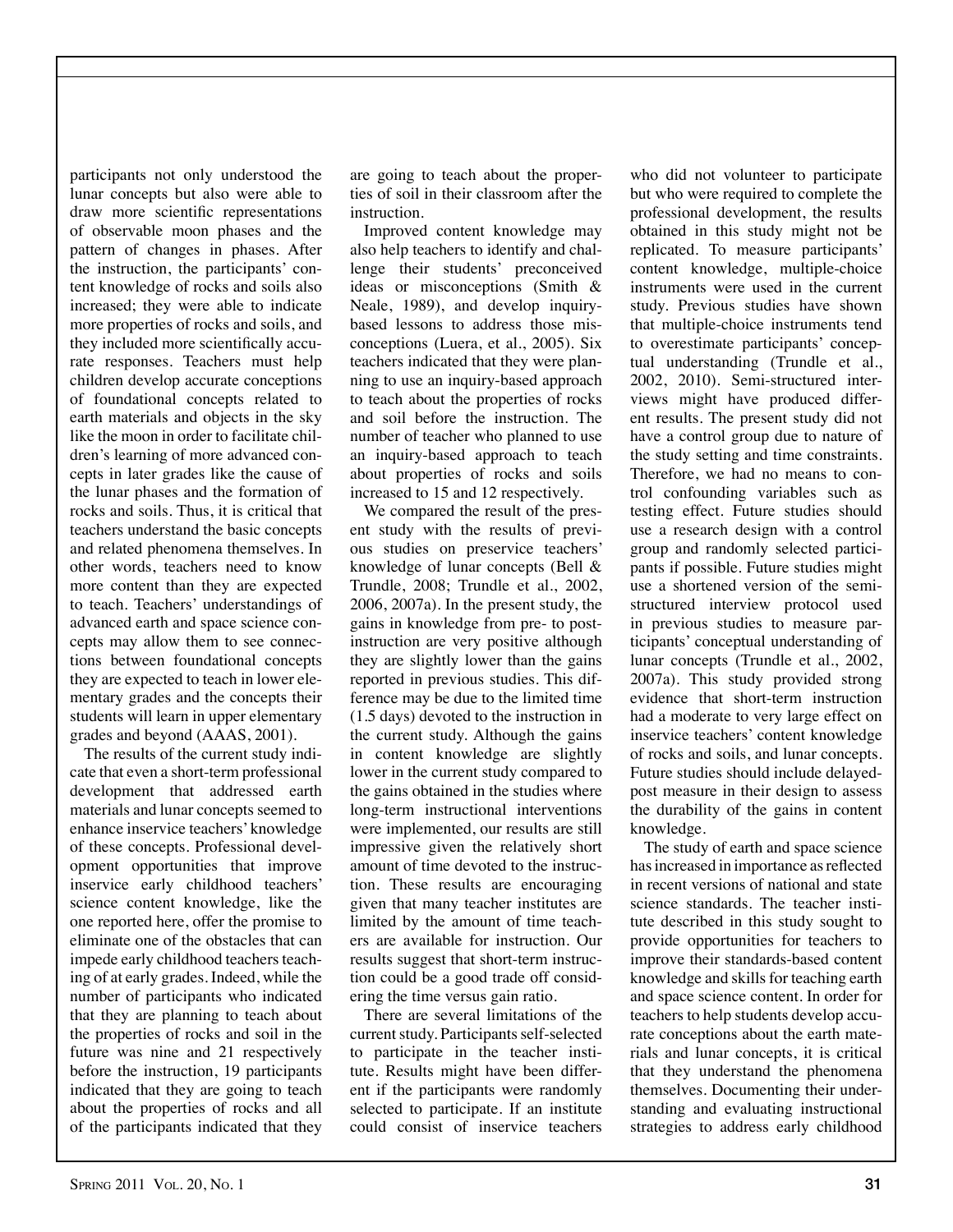teachers' content knowledge can help inform the practice of science teacher educators and scientists who work with inservice and presevice teachers.

## **References**

- Akerson, V. L. (2004). Designing a science methods course for early childhood preservice teachers. *Journal of Elementary Science Education, 16*(2), 19-32.
- American Association for the Advancement of Science [AAAS] (2001). *Atlas for scientific literacy*. Washington, DC: AAAS.
- Appleton, K. (1992). Discipline knowledge and confidence to teach science: Self-perceptions of primary teacher education students. *Research in Science Education, 22*(1), 11-19.
- Appleton, K. (1995). Student teachers confidence to teach science: Is more science knowledge necessary to improve selfconfidence. *International Journal of Science Education, 17*(3), 357-369.
- Appleton, K., & Kindt, I. (1999). Why teach primary science? Influences on beginning teachers' practices. *International Journal of Science Education, 21*(2), 155-168.
- Appleton, K., & Kindt, I. (2002). Beginning elementary teachers' development as teachers of science. *Journal of Science Teacher Education, 13*(1), 43-61.
- Bell, R. L., & Trundle, K. C. (2008). The use of a computer simulation to promote scientific conceptions of moon phases. *Journal of Research in Science Teaching, 45*(3), 346-372.
- Beifuss, M., Krissek, L., Boone, W., Trundle, C. K., White, O. & Ucar, S. (2005, January). Development and validation of geology content knowledge assessment. *Paper presented at Association for the Education of Teachers in Science*, Colorado Spring, CO.
- Cho, H., Kim, J. & Choi, D. H. (2003). Early childhood teachers' attitudes toward science teaching: A scale validation study. *Educational Research Quarterly, 27*(2), 33-43.
- Cohen, J. (1988). *Statistical power analysis for the behavioral sciences*. Hillsdale, NJ: Lawrence Erlbaum Associates.
- Cook, T. D., & Campbell, D. T. (1979). *Quasi-experimentation: Design and analysis issues for field settings*. Boston: Houghton Mifflin.
- Duit, R. & Treagust, D. F. (1995). Students' conceptions and constructivist teaching approaches. In B. J. Fraser & H. J. Walberg (Eds.), *Improving science education* (pp. 46-69). Chicago: The University of Chicago Press.
- Driver, R., Guesne, E. & Tiberghien, A. (1985). Children's ideas and the learning of science. In Driver, R., Guesne, E. & Tiberghien, A. (Eds.), *Children's ideas in science* (pp. 1-9). Philadelphia: Open University Press.
- Garbett, D. (2003). Science education in early childhood teacher education: Putting forward a case to enhance student teachers' confidence and competence. *Research in Science Education, 33*(4), 467-481.
- Gilber, J., & Watts, M. (1983). Conceptions, misconceptions and alternative conceptions: Changing perspectives in science education. *Studies in Science Education,*  10, 61-98.
- Greenfield, D. B., Jirout, J., Dominguez, X., Greenberg, A., Maier, M., & Fuccilo, J. (2009). Science in the preschool classroom: A programmatic research agenda to improve science readiness. *Early Education and Development, 20*(2), 238-264.
- Hatcher, L., & Stepanski, E. J. (1994). *A step-by-step approach to using the SAS system for univariate and multivariate statistics*. Cary, NC: SAS Institute.
- Harlen, W. (1997). *The teaching of science in primary schools*. London: David Fulton.
- Hemler, D., & Repine, T. (2006). Teachers doing science: An authentic geology research experience for teachers. *Journal of Geoscience Education, 54*(2), 93-102.
- Hewson, P. W., & Hewson, M. G.(1988). An appropriate conception of teaching science: A view from studies of sci-

ence learning. *Science Education, 72*(5), 597-614.

- Hobson, S. M., Trundle, K. C., & Saçkes, M. (2010). Using a planetarium software program to promote conceptual change with young children. *Journal of Science Education and Technology, 19*(2), 165-176.
- Jarvis, T., & Pell, A. (2004). Primary teachers' changing attitudes and cognition during a two-year science inservice programme and their effect on pupils. *International Journal of Science Education, 26*(14), 1787-1811.
- Kallery, M., & Psillos, D. (2001). Preschool teachers' content knowledge in science: Their understandings of elementary science concepts and of issues raised by children's questions. *International Journal of Early Years Education, 9*(3), 165-177.
- Kehoe, J. (1997). *Basic item analysis for multiple-choice test*. Retrieved on from http://www.ericdigests.org/1997-1/ basic.html.
- Lindell, R. S. (2001). *Enhancing college students' understanding of lunar phases*. Unpublished Dissertation. University of Nebraska-Lincoln.
- Lindell, R. S., & Olsen, J. P. (2002, August). *Developing the Lunar Phases Concept Inventory*. Paper presented at the American Association of Physics Teachers Summer Meeting (Physics Education Research Conference), Boise, ID.
- Luera, G., Moyer, R., & Everett, S. A. (2005). What type and level of science content knowledge of elementary education students affect their ability to construct an inquiry-based science lesson? *Journal of Elementary Science Education, 17*(1), 12-25.
- McDermott, L. C. (1996). *Physics by Inquiry*. New York: John Wiley & Sons, Inc.
- National Research Council. (1996). *National science education standards*. Washington, D. C.: National Academy Press.
- Parker, J., & Heywood, D. (1998). The earth and beyond: Developing primary teachers' understanding of basic astronomical